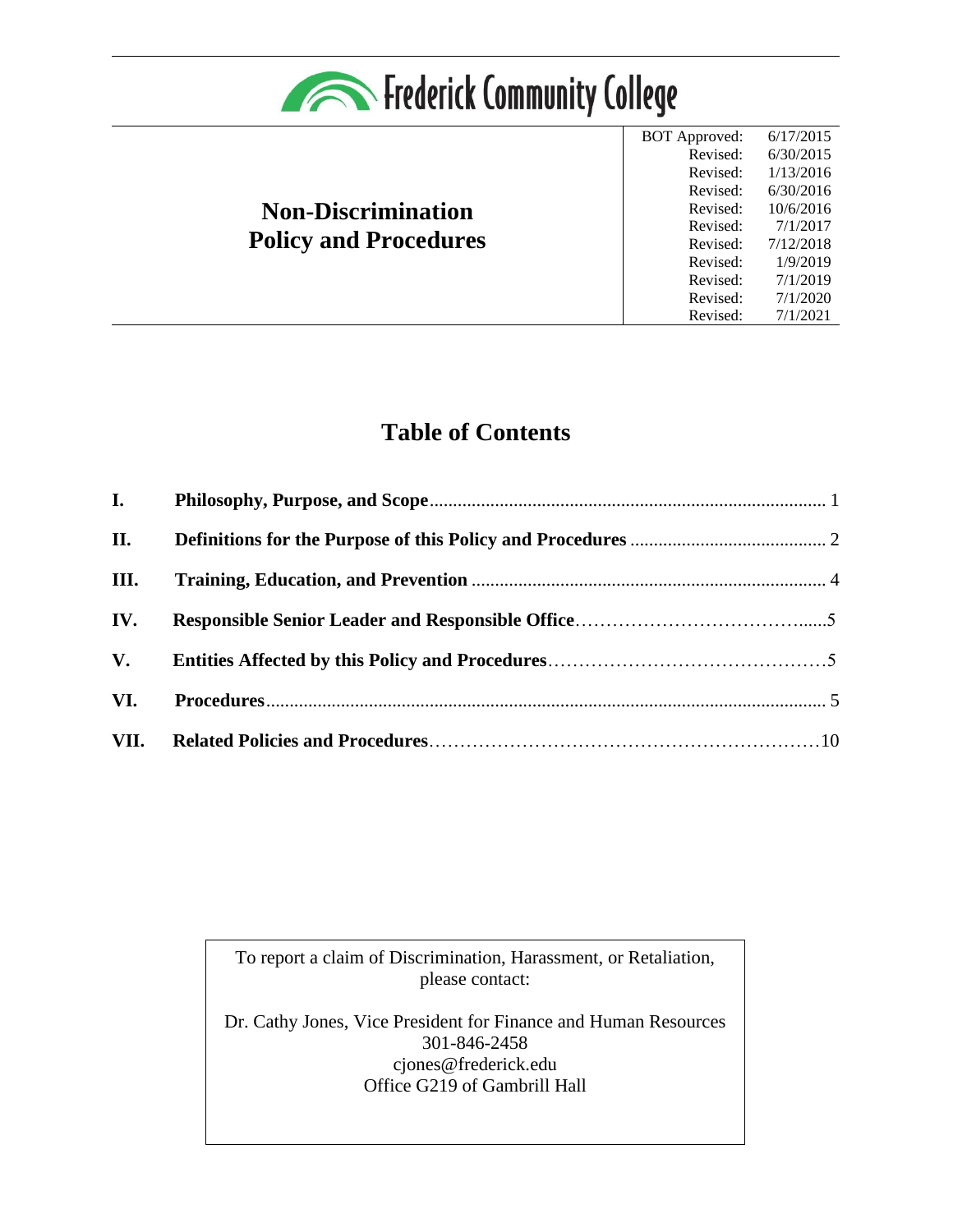### <span id="page-1-0"></span>**I. Philosophy, Purpose, and Scope**

Frederick Community College ("FCC" or the "College") is committed to the principles of equal opportunity and strictly prohibits discrimination against any person on the basis of age, ancestry, citizenship status, color, creed, ethnicity, gender identity and expression, genetic information, marital status, mental or physical disability, national origin, race, religious affiliation, sex, sexual orientation, or veteran status in its activities, admissions, educational programs, and employment.

All members of the College community are expected to abide by this non-discrimination policy and to comply with Title VI and Title VII of the Civil Rights Act of 1964, the Age Discrimination in Employment Act of 1967, (ADEA), Sections 503 and 504 of the Rehabilitation Act of 1973, and the Americans with Disabilities Act of 1990 (ADA), and amendments, as well as applicable Maryland law. Those persons found in violation of this policy may be subject to disciplinary action, up to and including separation from employment or expulsion, in addition to the penalties imposed under federal, state, or local law.

The College has discrimination complaint procedures, including a Hate-Bias Incident Response Protocol, which apply to all members of the College community where alleged violations of this non-discrimination policy are investigated. The College will attempt to respect the confidentiality of the complainant, the respondent, and witnesses, to the extent possible consistent with College legal obligations, the necessity to investigate allegations of misconduct, and to take corrective action when discrimination has occurred.

The College also prohibits any person from engaging in retaliation against any person who exercises in good faith their own rights under College policy or other law to complain of alleged discrimination, or who participates in or assists others in any investigation charge or proceeding related to alleged discrimination. All students and employees are expected to cooperate in the investigation of complaints of discrimination. Making knowingly false statements in such a proceeding, or intentionally failing to disclose material information, whether as a complainant, a respondent, or a witness, is serious misconduct that could subject the individual to disciplinary action.

#### **Equal Opportunity in Employment and Education**

Frederick Community College is an equal opportunity employer and complies with all applicable federal and state laws and regulations regarding nondiscrimination. All qualified applicants will receive consideration for employment. Frederick Community College is committed to a policy of equal opportunity for all persons and does not discriminate on the basis of age, ancestry, citizenship status, color, creed, ethnicity, gender identity and expression, genetic information, marital status, mental or physical disability, national origin, race, religious affiliation, sex, sexual orientation, or veteran status in its activities, admissions, educational programs, and employment. The College reports annually to the Maryland Higher Education Commission on its progress in achieving the goals of its Cultural Diversity Plan.

It is the responsibility of the entire College community to ensure an academic and work culture that values equal opportunity in employment and access to programs.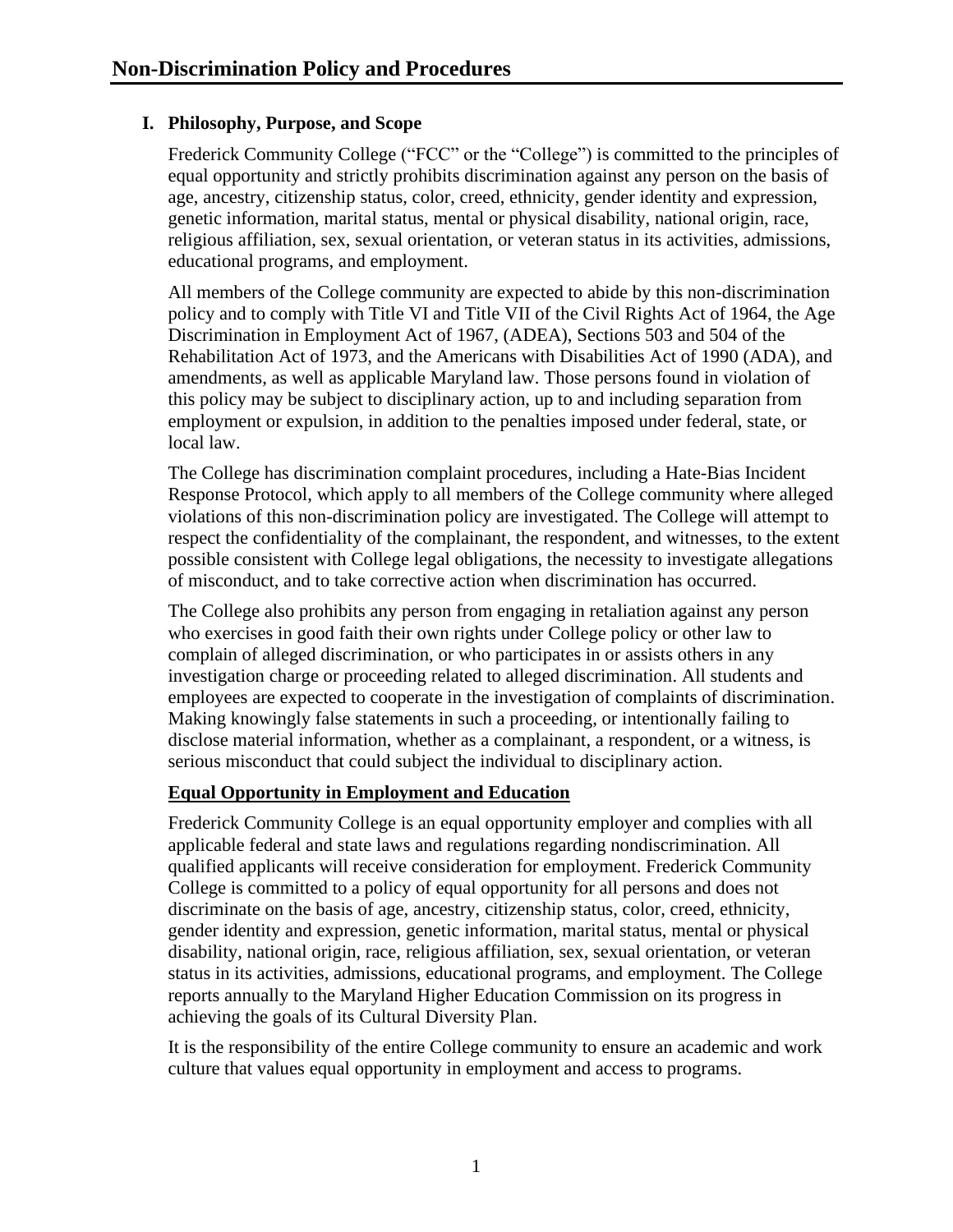## **Americans with Disabilities Act (ADA)**

It is the policy of Frederick Community College to provide equal access and opportunity to its programs, employment, facilities, and educational programs in compliance with federal and state law, including the American with Disabilities Act (ADA) as amended and Sections 503 and 504 of the Rehabilitation Act of 1973, and amendments, as well as Title 20 of the State Government Article of the Annotated Code of Maryland.

Students seeking a request for accommodation should contact Disability Access Services. Employees seeking a request for accommodation should contact the Office for Human Resources.

Frederick Community College makes every effort to accommodate individuals with disabilities for College-sponsored events and programs. For accommodation needs or questions, please call 301-846-2408. To request a sign language interpreter, please visit [http://fcc-interpreting.genbook.com.](http://fcc-interpreting.genbook.com/) For interpreting related questions, please email [Interpreting@frederick.edu.](mailto:Interpreting@frederick.edu) Sign language interpreters will not be automatically provided for College-sponsored events without a request for services. To guarantee accommodations, requests must be made at least five (5) workdays in advance of a scheduled event.

If a request pertains to accessible transportation for a College-sponsored trip, please submit the request at least twenty-one (21) calendar days in advance. Requests made less than twenty-one (21) calendar days in advance may not be able to be guaranteed.

## <span id="page-2-0"></span>**II. Definitions for the Purpose of this Policy and Procedures**

- A. **"Administrative action"** refers to interim or other measures taken by FCC at the beginning of an investigation or that are in place during an investigation under the National Science Foundation (NSF) term and condition on Notification Requirements Regarding Sexual Harassment, Other Forms of Harassment, or Sexual Assault.
- B. **"Administrative leave"** refers to any temporary/interim suspension or permanent removal of the Principal Investigator (PI) or Co-Principal Investigator (Co-PI) by FCC under FCC policies or codes of conduct, statutes, regulations, or executive orders, relating to activities, including but not limited to teaching, advising, mentoring, research, management/administrative duties, or presence on campus under the NSF term and condition on Notification Requirements Regarding Sexual Harassment, Other Forms of Harassment, or Sexual Assault.
- C. **"BERT"** refers to the Behavioral Evaluation and Response Team and is comprised of College officials who receive and evaluate student and employee concerns regarding student behavior that may be disruptive, self-injurious, or potentially pose a risk of harm to the health, safety, or property of any person or of the College, or otherwise be dangerous.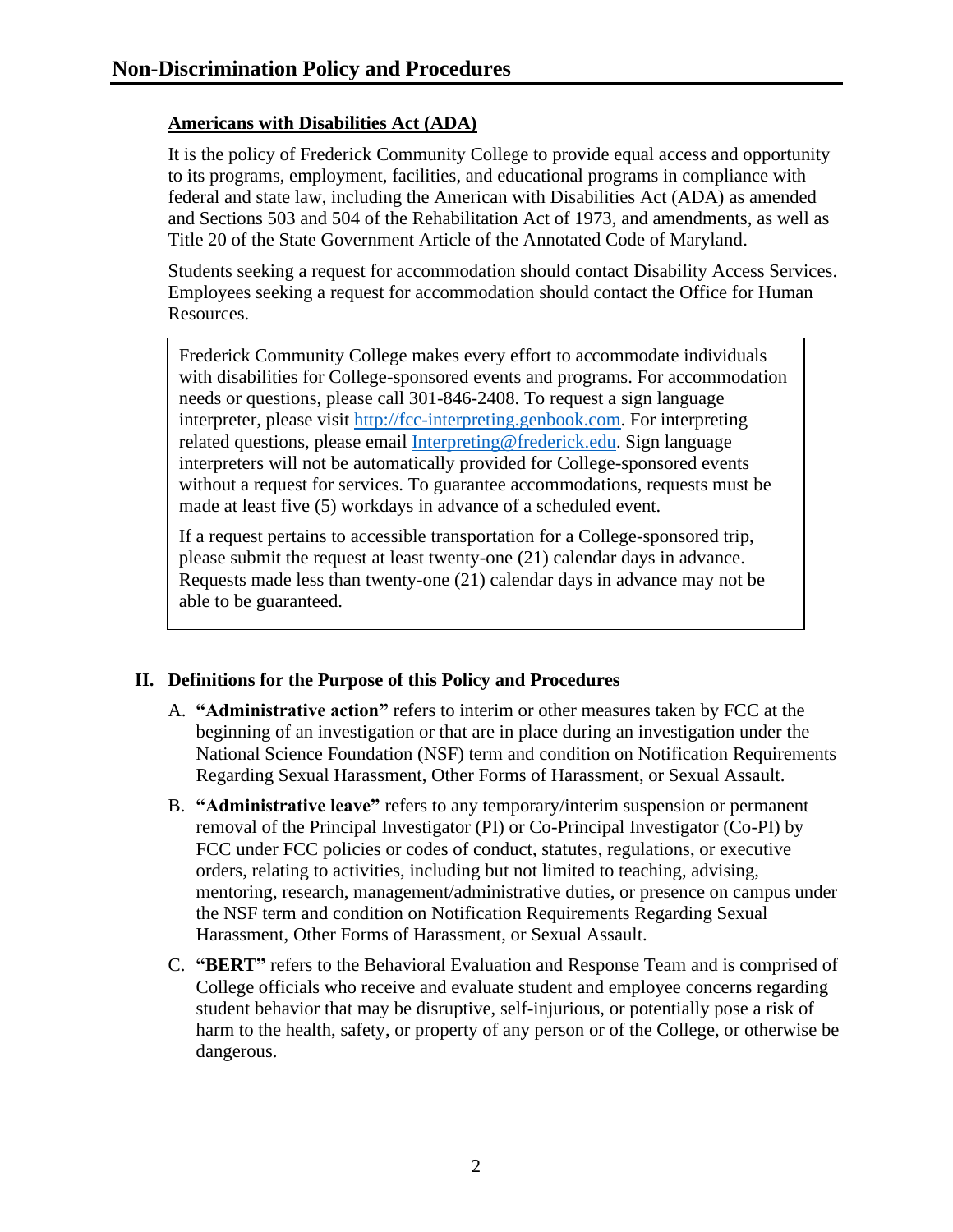- D. **"College community"** refers to trustees, students, and all employees of the College as well as any independent contractors or other third parties to the extent articulated under contractual agreements.
- E. **"College Support Person"** refers to an employee of the College chosen to accompany and assist a complainant or respondent during an appeal hearing. Both the complainant and respondent are entitled to have a College Support Person of their choice. The College Support Person cannot be a fact witness or provide statements in the proceedings. The College Support Person is a non-participant who is present to assist a complainant or respondent by taking notes or providing emotional support and reassurance.
- F. **"Complainant"** refers to an individual who makes a complaint that a violation of the Non-Discrimination Policy has occurred.
- G. **"Discrimination"** refers to treatment or consideration of, or making a distinction in favor of or against, a person or thing based on the group, class, or category to which that person or thing belongs rather than on individual merit. This includes disparate treatment of an individual or group based on their actual or perceived membership in a certain group or social category.
- H. **"Harassment"** refers to any unwelcome or offensive conduct against a person based on their protected class. Harassment becomes unlawful where 1) enduring the unwelcome or offensive conduct becomes a condition of employment or continued employment, advancement, preferential treatment, or any other treatment in which "submission to or rejection of conduct by an individual is used as the basis for employment decisions affecting such individual," (i.e., "quid pro quo harassment"), or 2) the conduct is severe or pervasive enough to create an environment that a reasonable person would consider unreasonably interfering, intimidating, hostile, or abusive (i.e., "hostile environment harassment"). Anti-discrimination laws also prohibit harassment against individuals in retaliation for filing a discrimination charge or complaint, testifying, or participating in any way in an investigation, proceeding, or lawsuit under these laws; or opposing employment practices that they reasonably believe discriminate against individuals, in violation of these laws. Petty slights, annoyances, and isolated incidents (unless extremely serious) will not rise to the level of illegality. To be unlawful, the conduct must create an environment that would be intimidating, hostile, or offensive to reasonable people. Offensive conduct may include, but is not limited to, offensive jokes, slurs, epithets or name calling, physical assaults or threats, intimidation, ridicule or mockery, insults or put-downs, offensive objects or pictures, and interference with work performance. Harassment can occur in a variety of circumstances, including, but not limited to, the following:
	- The harasser can be the victim's supervisor, a supervisor in another area, an agent of the employer, a co-worker, a non-employee/third-party, or a student.
	- The victim does not have to be the person harassed, but can be anyone affected by the offensive conduct.
	- Unlawful harassment may occur without economic injury to, or discharge of, the victim.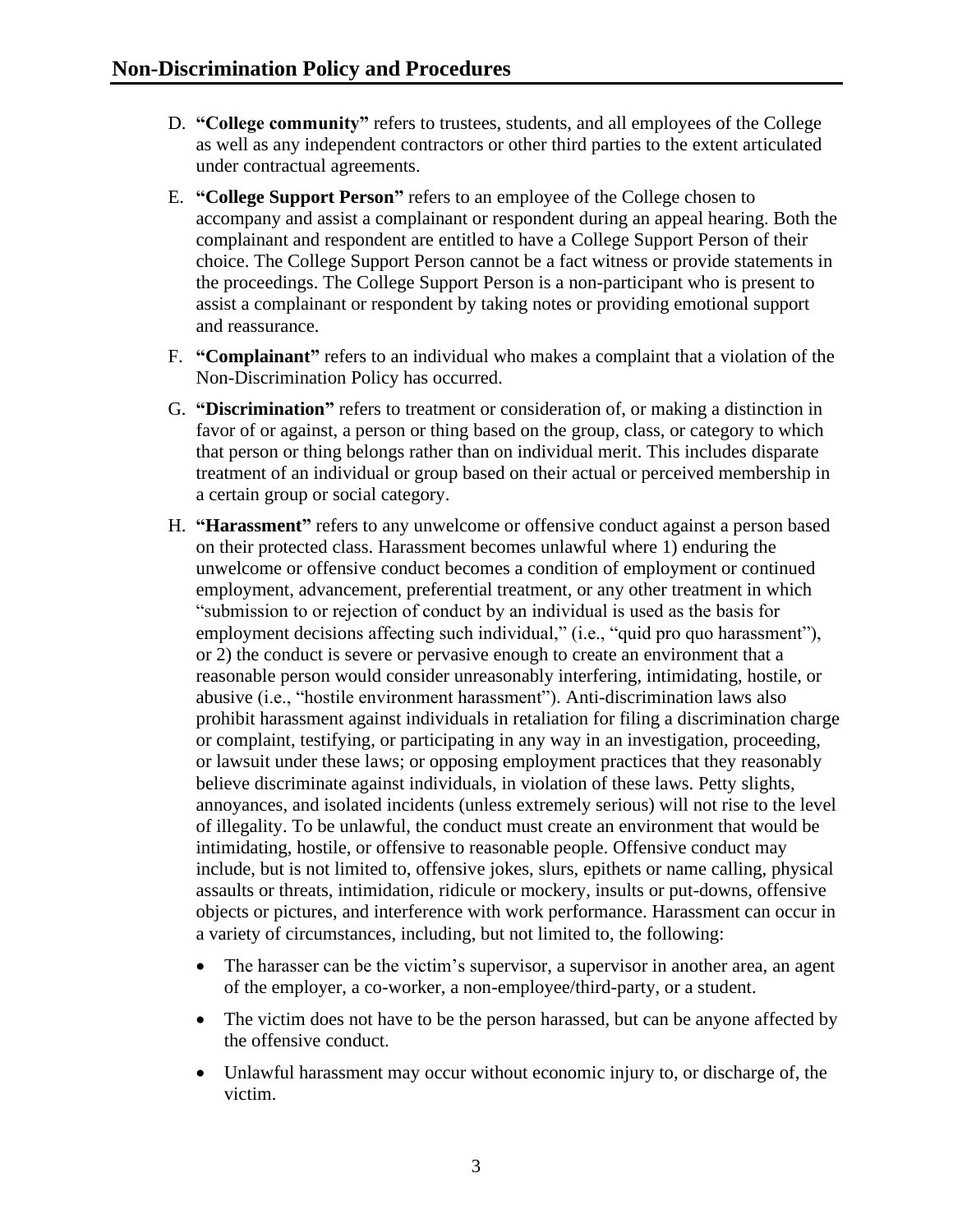- I. **"Hate-Bias Incident"** refers to a hostile act of conduct, speech, or expression motivated, in whole or in part, by intolerance, bias, or prejudice against another. Unlike a hate crime, the hostile act is not a criminal act; like a hate crime, the hostile act is motivated by prejudice.
- J. **"Hearing Board"** refers to a group comprised of the Vice President for Learning Support (Chair); the Provost/Executive Vice President for Academic Affairs, Continuing Education, and Workforce Development; the Executive Director of Diversity, Equity, and Inclusion; the Executive Director of Student Engagement; and the Executive Director of Career and Academic Planning Services (CAPS), or their designees. The Hearing Board serves as a hearing panel for complainant or respondent appeals of decisions/remedies/corrective action/sanctions imposed after a Non-Discrimination Policy violation investigation.
- K. **"Preponderance of the evidence"** refers to evidence which is of greater weight or more convincing than the evidence to the contrary; evidence which shows that something is more likely than not to be true or 50.1% likely to have occurred.
- L. **"Respondent"** refers to an individual who has been accused of violating the Non-Discrimination Policy and is referenced in a complaint.
- M. **"Retaliation"** refers to intimidating, threatening, coercing, discriminating, or otherwise taking adverse action against an individual for the purpose of interfering with any right or privilege secured by law or College policy relating to discrimination, or because an individual has made a report, filed a complaint, testified, assisted, or participated in any manner in an investigation or proceeding related to discrimination. Retaliation includes retaliatory harassment.
- N. **"Student"** refers to an individual who is registered at the College, either full or parttime, in a credit or continuing education course or courses, who has either paid or made arrangement for payment of tuition and/or fees.
- O. **"Workdays"** refers to Monday through Friday and does not include weekends, holidays, scheduled breaks, or other days the College is closed.

#### <span id="page-4-0"></span>**III. Training, Education, and Prevention**

The College will be proactive and will, through educational programs, help faculty, staff, and students become aware of and recognize covert and subtle forms of discrimination and remove those institutional barriers to equal opportunity.

Prevention is the best tool to eliminate discrimination and harassment. The College will take appropriate steps to prevent and correct unlawful discrimination and harassment. The College, through this policy, clearly communicates that discrimination and harassment will not be tolerated. Notice of non-discrimination is posted across the College and on the College website, and in all general publications. Anti-harassment and non-discrimination training for supervisors and employees is a part of the orientation process and is ongoing. The College will take immediate and appropriate action when an employee or student complains of discrimination or harassment.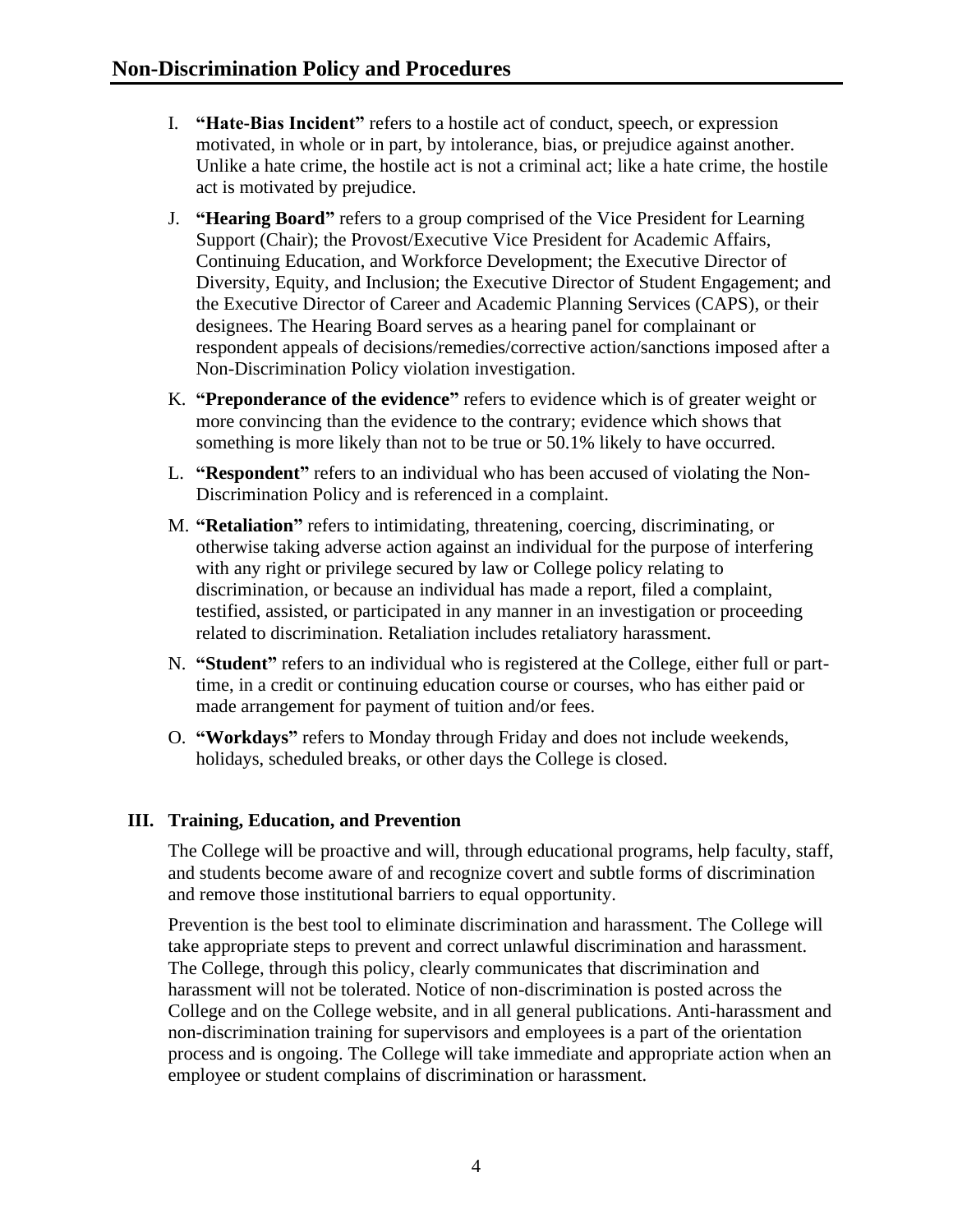Early reporting of discrimination and harassment to the Vice President (VP) for Finance and Human Resources can help prevent its escalation.

Notice of College non-discrimination and disability accommodations should be included in all public and published materials.

### **IV. Responsible Senior Leader and Responsible Office**

Vice President for Finance and Human Resources

Office of Human Resources

#### **V. Entities Affected by this Policy and Procedures**

The College community

#### <span id="page-5-0"></span>**VI. Procedures**

The following procedures will be used to process complaints alleging discrimination in violation of this Non-Discrimination Policy. These procedures will be in addition to any complaint or charges an employee, applicant, or student files with local, state, or federal agencies. For all complaints of sexual harassment, see the [Title IX Sexual Harassment](https://www.frederick.edu/jobs-hr/policies-and-procedures/policyproceduredocuments/titleix.aspx)  [Policy and Procedures.](https://www.frederick.edu/jobs-hr/policies-and-procedures/policyproceduredocuments/titleix.aspx)

#### **Filing a Complaint**

Any employee, applicant, or student who alleges discrimination should file a written complaint with the VP for Finance and Human Resources. A discrimination complaint must be filed as soon as possible after the facts giving rise to the allegation have occurred.

If the complaint is against the VP for Finance and Human Resources, the complaint should be filed with the President. If the complaint is against the President, the complaint should be filed with the VP for Finance and Human Resources and the Chair of the Board of Trustees.

Individuals who have experienced conduct they believe is contrary to this policy are urged to take advantage of this complaint procedure. An employee's failure to fulfill this obligation could affect their rights in pursuing legal action. Also, please note, federal and state discrimination laws establish specific time frames for initiating a legal proceeding pursuant to those laws. Early reporting and intervention have proven to be the most effective method of resolving actual or perceived incidents of harassment. Therefore, while no fixed reporting period has been established, the College strongly urges the prompt reporting of complaints or concerns so that it can take prompt corrective action.

The availability of this complaint procedure does not preclude individuals who believe they are being subjected to harassing conduct from promptly advising the offender that their behavior is unwelcome and requesting that it be discontinued.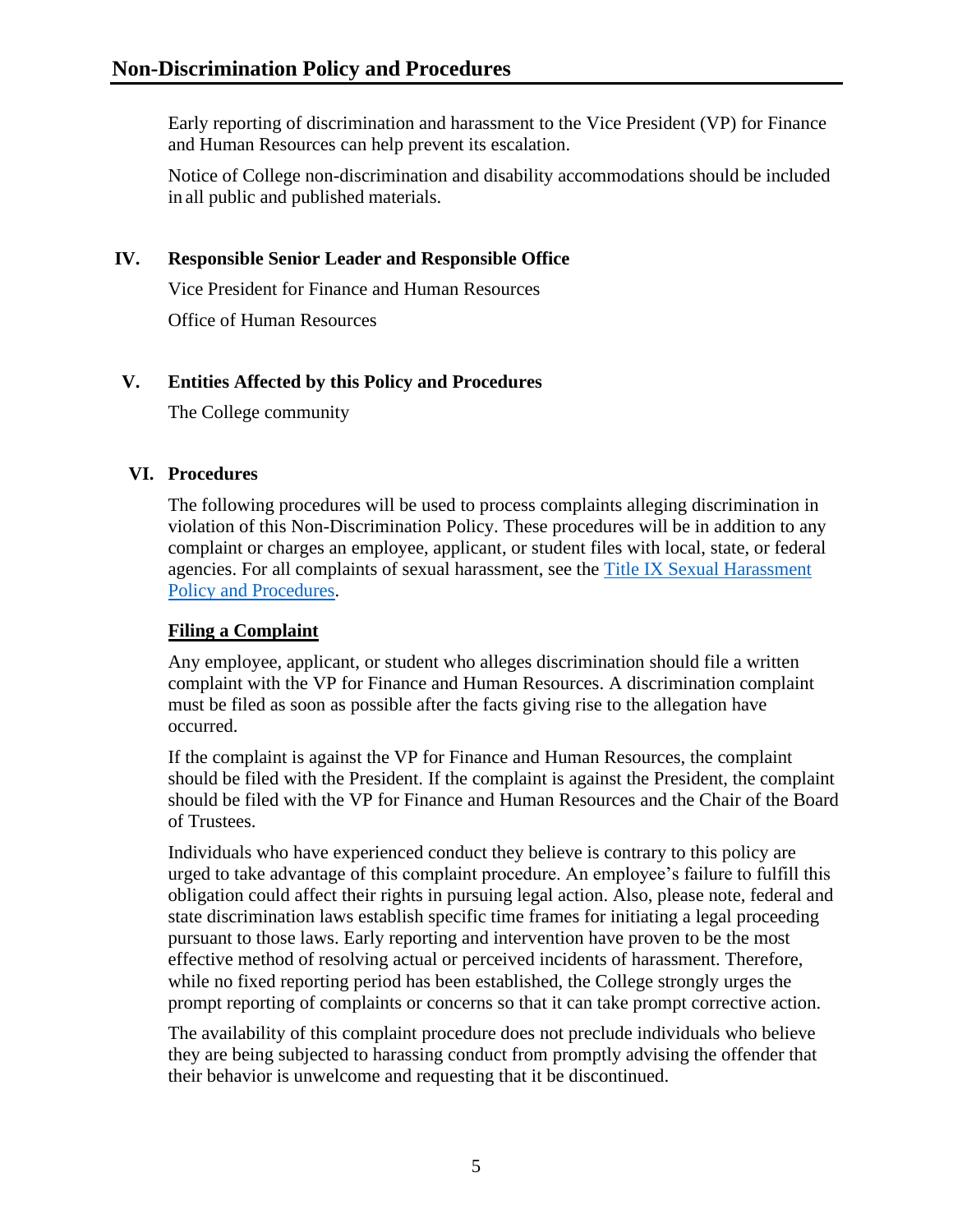#### **Assessment**

The VP for Finance and Human Resources will work with other College staff to conduct an immediate assessment of the reported violation of the Non-Discrimination Policy. Immediate measures will be taken to ensure the safety and security of any individuals involved.

The VP for Finance and Human Resources will conduct an initial meeting with the complainant and inform them of the process that will be used in response to the complaint, as well as the College policy prohibiting retaliation against complainants. The assessment will be completed within five (5) workdays of receiving a report of discrimination and the complaint will be documented appropriately. The complainant will be notified if an extension of time is needed. The assessment will determine if an investigation of the complaint as a violation of the Non-Discrimination Policy is warranted and, if so, on what basis.

### **Informal Resolution**

Upon completion of the assessment, if the VP for Finance and Human Resources determines that informal resolution is appropriate and an investigation is not warranted, the VP for Finance and Human Resources may be able to resolve the complaint informally. All parties must voluntarily agree to participate in an informal resolution that does not involve a full investigation and adjudication after receiving a full disclosure of the allegations and their options for formal resolution. Should a satisfactory resolution be reached, the matter will be considered closed. All informal resolutions will be appropriately documented. If no investigation is warranted, the identity of the respondent will not be recorded. If the complainant disagrees with the assessment and requests an investigation, the process moves to formal resolution.

#### **Formal Resolution**

If an informal resolution is not reached, the assessment determines that an investigation of the complaint is warranted, or the complainant requests an investigation, the College will move to a formal resolution process, which includes an investigation. Any investigation requires an explanation of the basis for the determination. The VP for Finance and Human Resources will coordinate the formal resolution process. The College will initiate a prompt, thorough, and impartial investigation conducted by an Investigator. When necessary, law enforcement will be involved, and the College will, in all cases, cooperate with law enforcement, in the event of such involvement, and will continue to take steps to protect the safety and security of all parties involved during the pendency of any law enforcement investigation.

The complainant and respondent will be notified within five (5) workdays of the College decision to initiate an investigation and they will be informed of the process that will be used.

As a condition of acceptance of grant awards originating from the NSF, the College will promptly notify NSF if the Principal Investigator (PI) or Co-Principal Investigator (Co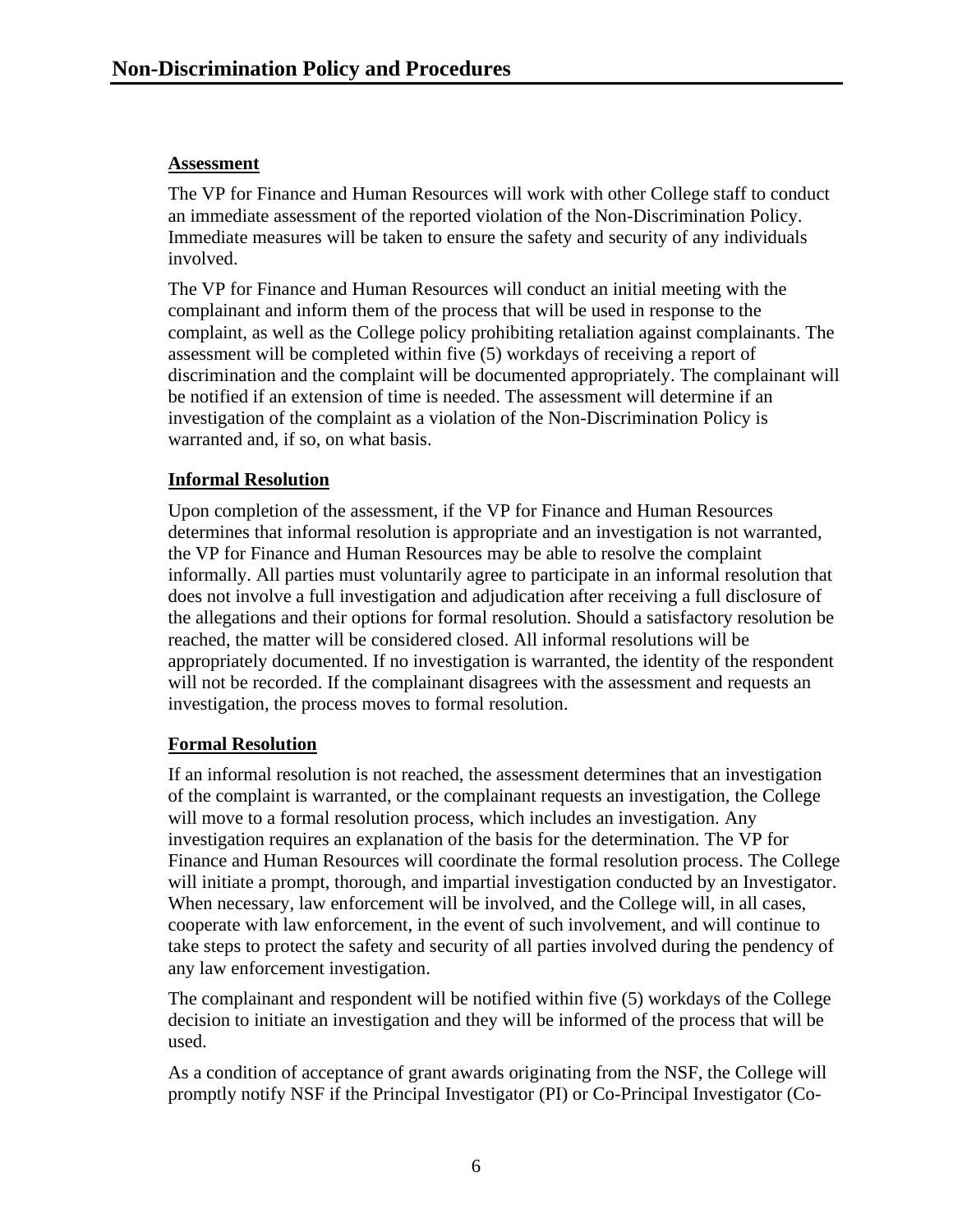PI) on an NSF-funded project is placed on administrative leave while under investigation for a possible violation of this Policy and Procedures.

#### **Investigative Process**

A notice of investigation will be delivered to all parties which contains a summary of the allegations at issue, the range of potential remedies/corrective action/sanctions. Along with the notice of investigation, the complainant and respondent will receive a notice of rights and responsibilities. Upon receipt of the notice of investigation, or at any stage in the process, the respondent may choose to accept responsibility for the Policy violation.

During the investigation, the complainant and respondent will have an equal opportunity to be heard, to submit information, and to identify witnesses who may have relevant information. The VP for Finance and Human Resources will speak separately with the complainant, the respondent, and any other individuals who have information relevant to the investigation. The VP for Finance and Human Resources may gather or receive information that is relevant, including information about the impact of the alleged discrimination. The VP for Finance and Human Resources will also gather any available evidence, including prior statements by the parties or witnesses, any communications between the parties, email messages, social media materials, text messages, and other records as appropriate and available. Members of the College community are expected to cooperate with the investigation.

At the conclusion of the investigation, the VP for Finance and Human Resources will prepare a draft investigative report that summarizes the information gathered and synthesizes the areas of agreement and disagreement between the parties with any supporting information or accounts. Prior to finalizing the investigative report, the VP for Finance and Human Resources will provide the complainant and respondent an opportunity to review the draft investigative report.

The complainant and respondent may submit any additional comments or information to the VP for Finance and Human Resources within five (5) workdays of being provided the draft investigative report for review. This is the final opportunity for the parties to identify any additional information or witnesses and review their statements for accuracy. Should extenuating circumstances exist, consideration will be given to a request for an extended timeline and both parties will be notified.

After the five (5)-day opportunity for both parties to review the draft investigative report, the VP for Finance and Human Resources will submit the final investigative report, which incorporates any additional information provided by both parties, to the appropriate College employee(s) for a decision based on the nature of the complaint as follows:

• For complaints involving only employees: The complaint shall be reported to the supervising Associate Vice President or Senior Leader, or their designees; if the complaint is against the Senior Leader, to the President; if the complaint is against the President, to the VP for Finance and Human Resources and the Chair of the Board of Trustees.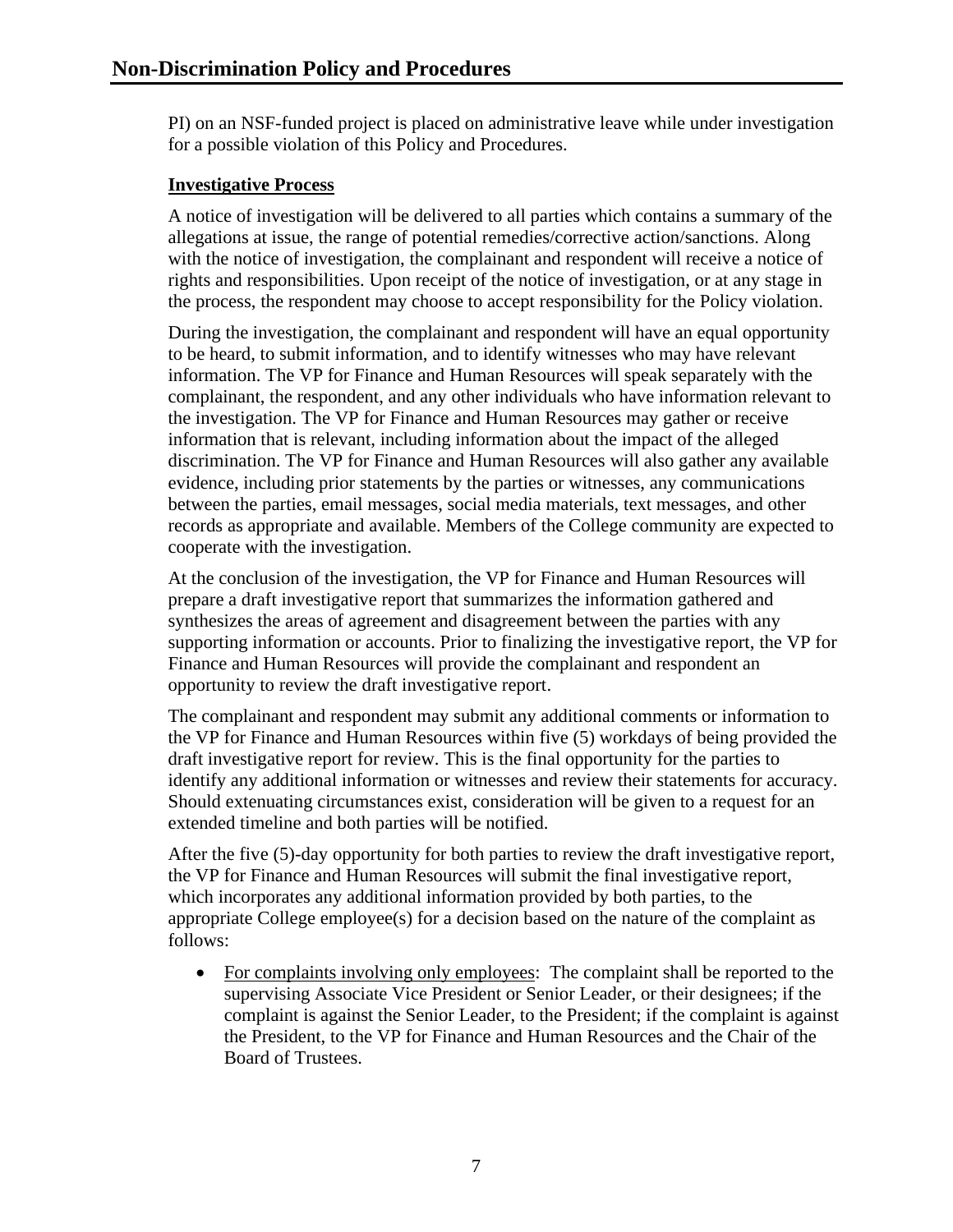- For complaints involving only students: The complaint shall be reported to the Dean of Students (DOS); if the complaint is against the DOS, to the Senior Leader, or their designees.
- For complaints involving both a student and an employee: The complaint shall be reported to the supervising Associate Vice President or Senior Leader, or their designees, and the DOS; if the complaint is against the Senior Leader, to the President; if the complaint is against the President, to the VP for Finance and Human Resources and the Chair of the Board of Trustees.

## **Remedies/Corrective Action/Sanctions**

After reviewing the final investigative report, and meeting with the complainant and respondent separately, the appropriate College employee(s) will make a decision as to whether there has been a violation of the Non-Discrimination Policy. If a party fails to respond to a request for the meeting with the appropriate College employee, the appropriate College employee will make a decision based on the evidence before them. The decision will be based upon a preponderance of the evidence and remedies/corrective action/sanctions will be imposed, if warranted. Both the complainant and the respondent will be notified in writing of the decision and the remedies/corrective action/sanctions imposed within five (5) workdays of receipt of the final investigative report. Extended time for a decision may be necessary, in which case both parties will be informed.

As a condition of acceptance of grant awards originating from the NSF, the College will promptly notify NSF if any administrative action is imposed on the PI or Co-PI on an NSF-funded project related to any finding/determination or an investigation of an alleged violation of this Policy and Procedures.

## **Appeals**

The complainant as well as the respondent have the right to request a hearing to appeal the decision and/or the imposition of remedies/corrective action/sanctions for Non-Discrimination Policy violations. Appeals shall be in writing and must be submitted to the VP for Finance and Human Resources within five (5) workdays of the decision/remedies/corrective action/sanctions.

## **Appeal Hearing**

The Hearing Board will conduct a hearing on all appeals of decisions/remedies/corrective action/sanctions related to Non-Discrimination Policy violations. The hearing shall be closed to the public and will be recorded or transcribed. Failure of the individual who requested the appeal to appear for the hearing, without prior notification or evidence of extenuating circumstances, waives their right for further appeal and the decision and remedies/corrective action/sanctions will stand.

The first hearing session shall be limited to the complainant and respondent, other individuals with personal knowledge of relevant facts who will be presented as witnesses, and persons contractually engaged by the College for the purposes of the hearing (e.g., transcriptionists, etc.). Representation by legal counsel is not allowed in the hearing. Each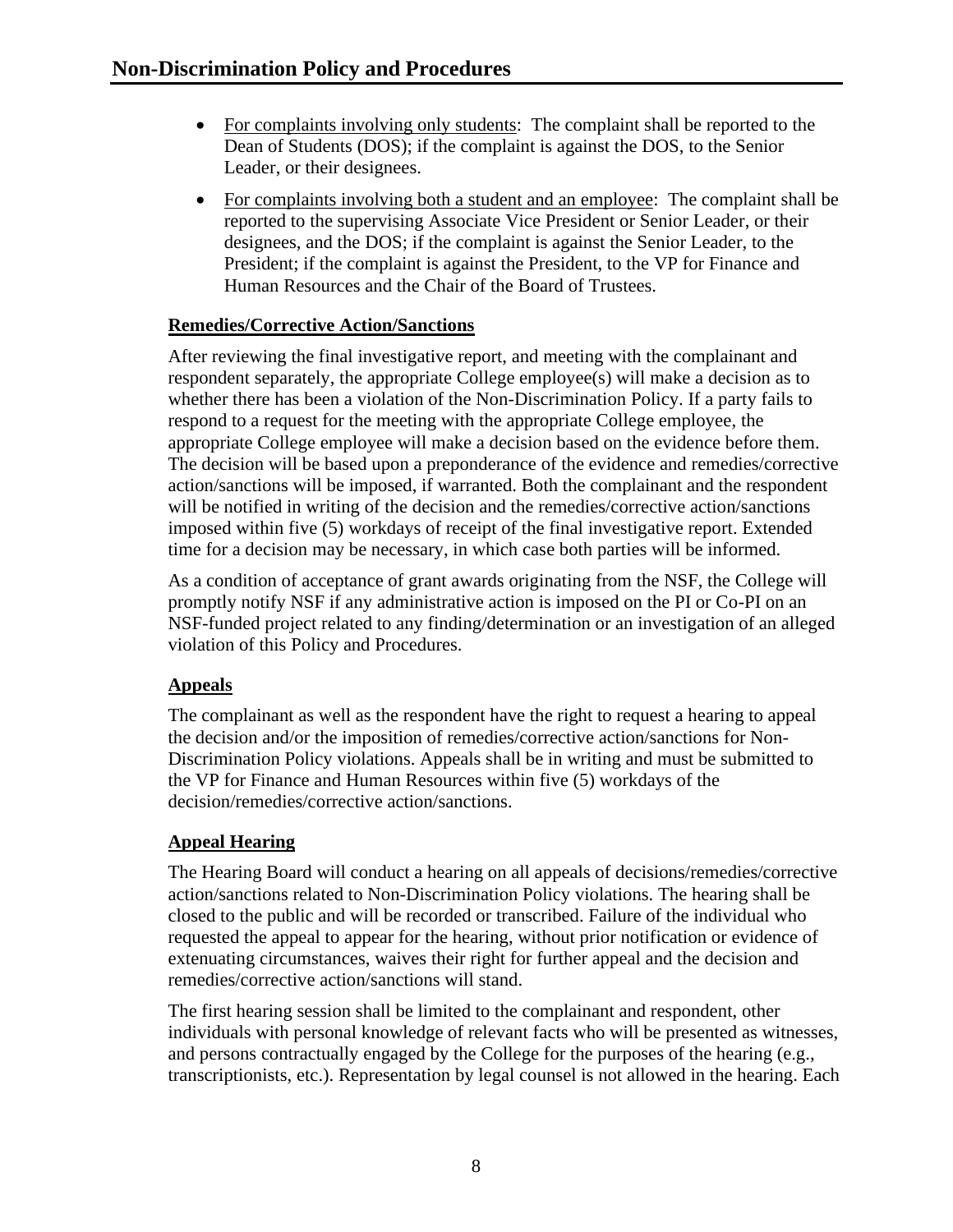party may be accompanied by a College Support Person of their choice. During the hearing, the complainant and respondent will have an equal opportunity to be heard.

The Hearing Board may then meet separately with each party in a session that will be closed to the other party. Likewise, the Hearing Board will meet with available witnesses in sessions, which will be closed to the parties.

After consideration of all relevant information, the Hearing Board will make its own determination by a preponderance of the evidence. The Hearing Board may affirm, modify, or reject the decision/remedies/corrective action/sanctions regarding the policy violation, and/or return the outcome to the VP for Finance and Human Resources to conduct additional investigation before completing its review. All Hearing Board decisions require a majority vote and shall be accompanied by an explanation of the rationale for the decision of the Hearing Board.

The Hearing Board will have five (5) workdays to make a determination as to whether to affirm, modify, or reject the decision/remedies/corrective action/sanctions of the Non-Discrimination Policy violation. The Hearing Board may request additional information and direct the VP for Finance and Human Resources to conduct further investigation and the five (5) day timeline may be extended. The VP for Finance and Human Resources will notify both the complainant and the respondent of the need for additional time.

The Hearing Board shall issue its determination to the VP for Finance and Human Resources. The VP for Finance and Human Resources will then issue a formal notice of the Hearing Board decision to both parties, separately and simultaneously. The notice of the Hearing Board decision on the appeal shall include a reference to the specific discrimination at issue, a summary of the investigation and the Hearing Board stated rationale for its decision regarding the appeal of the decision/remedies/corrective action/sanctions. Copies of the notice of the Hearing Board decision will be sent to the appropriate supervisor, department chair, Dean, and Provost/Executive Vice President for Academic Affairs, Continuing Education, and Workforce Development or designee and other administrators, as necessary on a need-to-know basis. The decision of the Hearing Board will be final.

If the concern is not able to be resolved through the College internal appeal process, the Maryland Higher Education Commission has developed a complaint resolution process for students who are residents of the state of Maryland

[\(https://mhec.maryland.gov/institutions\\_training/Documents/acadaff/SARA/SARA%20c](https://mhec.maryland.gov/institutions_training/Documents/acadaff/SARA/SARA%20complaint%20process.pdf) [omplaint%20process.pdf\)](https://mhec.maryland.gov/institutions_training/Documents/acadaff/SARA/SARA%20complaint%20process.pdf).

Although individuals are encouraged to seek resolutions to complaints within College processes, they also have the right to file any complaint directly with the applicable local, state, or federal agencies, at any time, which may include, but are not limited to:

Equal Employment Opportunity Commission (EEOC) 10 Howard Street, Third Floor Baltimore, MD 21201